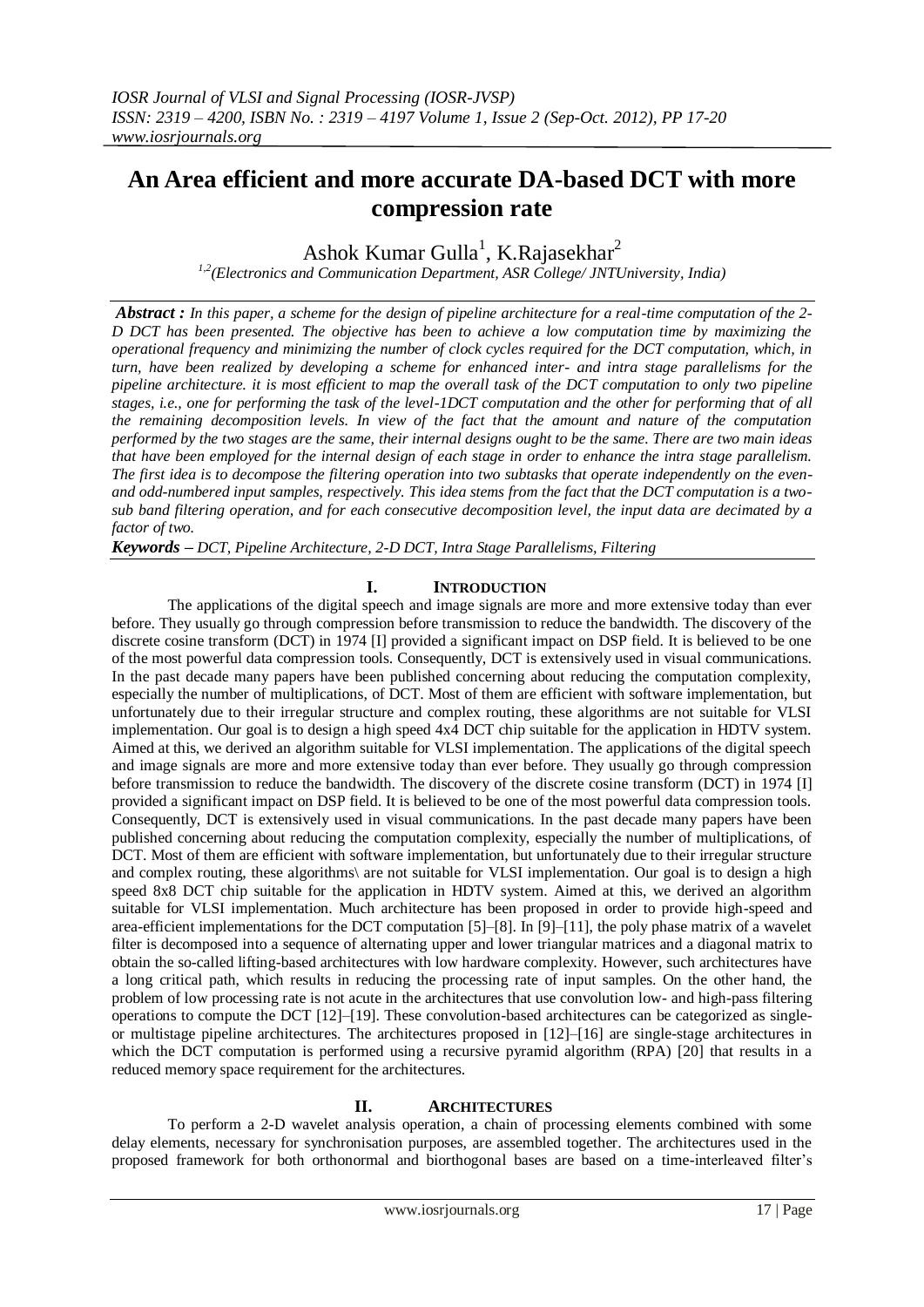coefficient allocation approach in combination with two lines of adder [4][5]. In addition to the regularity feature, the architectures are scalable and are able to generate any wavelet filter from both families.

## **III. ARCHITECTURES FOR ORTHONORMAL DCT**

Figure 2 shows the generic architectures of an area efficient and a high throughput 2-D wavelet filters, respectively. The elements constituting the filters are shown on the right hand side of each structure. The delay elements d1 and d2 are related by d1 X2d2 . X1 isa combination of a de multiplexer and two bit-adders and  $\Box$ 2 is a combination of buffer and an bit-adder. The multiplier operators, represented by the asterisk, are similar. An orthonormal DCT is generated easily by adopting the approach proposed in [6].

Due to the fact that the high pass and low pass filters belonging to the orthonormal family are of the same length, the delay elements present a regular structure leading to a simple connection strategy between the low pass and the high pass filter [6].



## **IV. SERIAL-PARALLEL VERSUS DIGIT-PARALLEL**

In recent years, the concept of digit-serial arithmetic has been proposed as a compromise between the bit serial and the bit parallel arithmetic [11]. The systems based on this arithmetic give the DSP designers more flexibility in finding the appropriate trade-off between hardware cost and sample rate. However, due to the feedback loop associated, the multiplier obtained using traditional approach can only be pipelined at a digit level. To overcome this problem, a new algorithm that allows different level of pipelining has been developed [9]. To benefit from this approach, the chain of adders of Figure 4 needs to be adjusted to suit the algorithm [9]. In the other hand, since the filtering is based on a multiply and accumulate process, digit adders that can be pipelined at a bit level when extended to a digit size are also required. Details about pipelined digit adders can be found in [12].

#### **V. PROCESSING ELEMENT**

The Processing Element (PE) is invariable through either the wavelet bases or the wavelet supported architectures. It is composed of a bit-multiplier, a de multiplexer and two 1-bit adders (X1 ).

## **VI. "TERMINATING" ELEMENT**

The structure of a Terminating Element (TE) is identical for both bases and both architectures. It is composed of a bit-adder and a buffer ( X2 ).

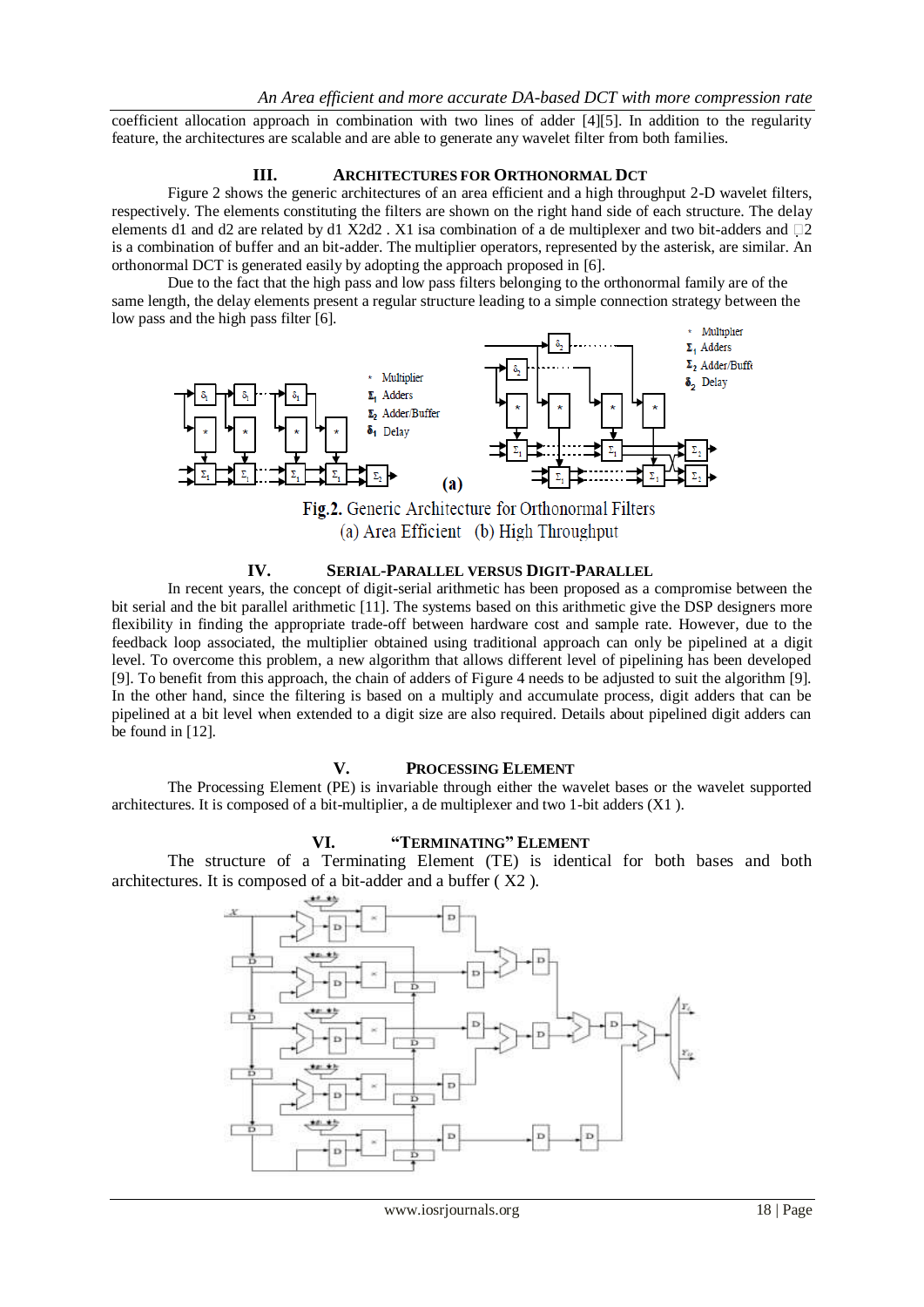## **VII. DELAY ELEMENTS**

To handle the peculiarities of the bi orthogonal and the orthonormal basis, it was decided to design two different delay modules. In the case of the ortho normal bases, the generation is easily achieved by connecting side by side either N-1 delay elements  $1 d$  or  $2(N-1)$  delay elements  $2 d$ . Unfortunately, the generation process in the case of the biorthogonal family is more complicated. More details can be found in [7].

In this approach and to avoid the need of a transpose circuit between the two levels, the system stars the column processing as soon as sufficient numbers of rows have been filtered. Above presents the main 2-D DCT fast convolution based diagram. The proposed FPGA implementation of the 2-D Discrete Wavelet Transform is designed with two fast convolution based blocks. The first one, which is similar to the 2-D block, realizes the row Discrete Wavelet Transform and uses D Latch devices for the X(n) storage. The second achieves the Column Discrete Wavelet Transform using an FPGA block RAM storage of the computed rows.



**YL** and **YH** present the first level outputs. The **YLL**, **YLH**, **YHL** and **YHH** present the second level and the 2- D DCT outputs. **YL0, YL1, YL2, ….**. are obtained at clock cycles 9, 11, 13, … and **YH0, YH1**, **YH2, …** are obtained at clock cycles 8, 10, 12, .. . respectively. The first row of **YLH** and **YHH** can be obtained after the beginning of the third row storage of the first level outputs. After the beginning of the fifth storage of the first level outputs, we can obtain the second row of **YLH** and **YHH** and the first row of **YLL** and **YHL** (Fig. 6).Nine FPGA block RAM in Dual-Port Mode are required to accomplish the second level of the Parallel Distributed 2- D DCT Architecture with the (9,7) wavelet filters. The SelectRAM 2-D DCT fast convolution-based Modules is composed by blocks RAM, interface circuit and a computing circuit (Fig. 7). The computing circuit presents the main architecture of the D-Latch 2-D DCT fast convolution-based.



At each step of computing, only one block RAM is selected in write mode:

*1st step:*

Block RAM 1 and block RAM 2: read mode

Block RAM 3: write mode

*2nd step:*

Block RAM 1 to block RAM 4: read mode

Block RAM 5: write mode

*Advanced step:*

Block RAM 1 to block RAM8: read mode Block RAM 9: write mode